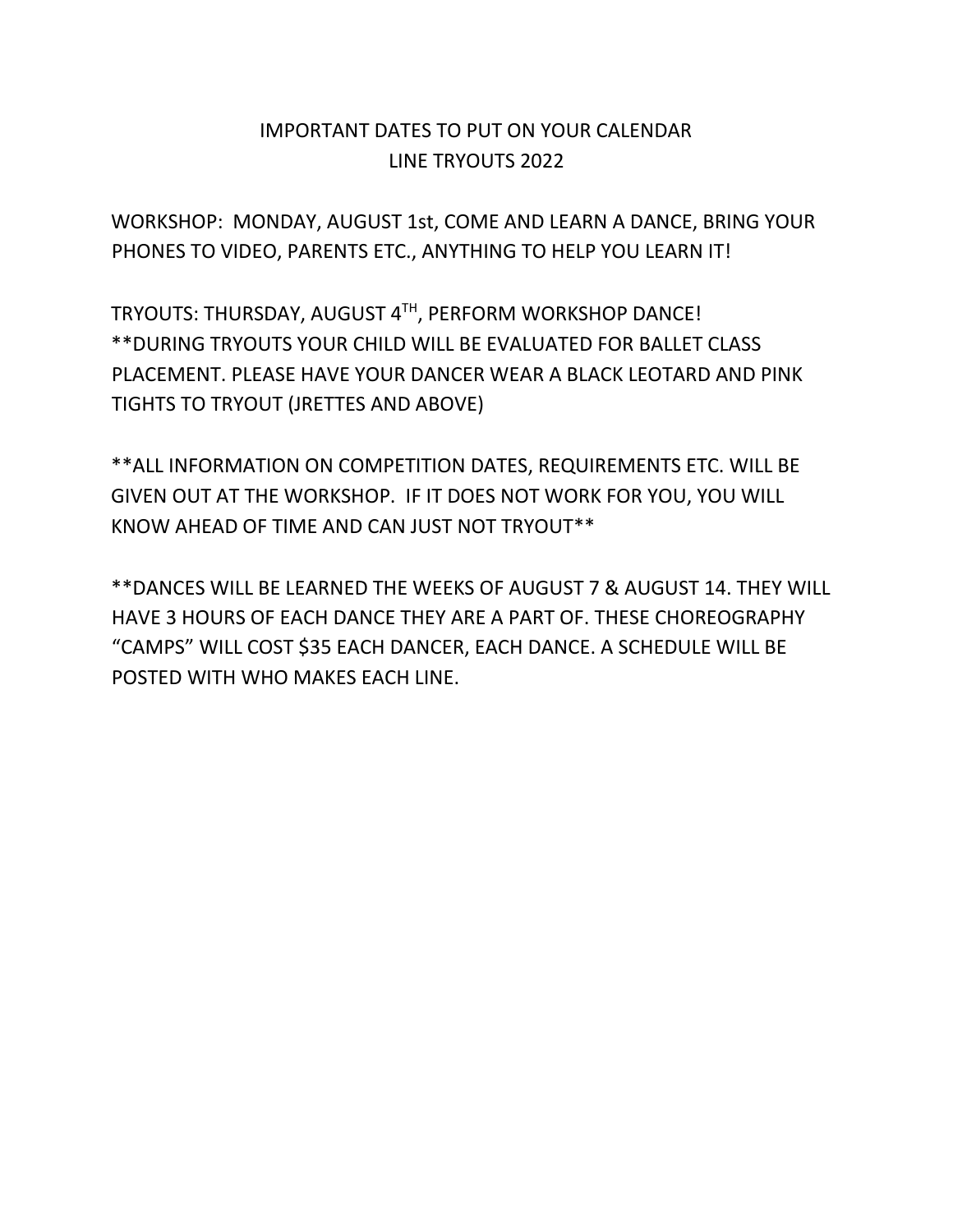WORKSHOP TRYOUT

| PETITE TAP                         | 6:00 ROOM B        | 6:15 |
|------------------------------------|--------------------|------|
| PETITE JAZZ                        | 5:30 ROOM B        | 6:30 |
| PETITE HIP HOP                     | 8:00 ROOM B        | 5:45 |
| <b>JRETTE/JUNIOR TAP</b>           | 6:00 ROOM D        | 4:45 |
| <b>JRETTE/JUNIOR JAZZ/ELITE</b>    | 6:30 ROOM D        | 6:00 |
| <b>JRETTE/JUNIOR LYRICAL/ELITE</b> | 7:30 ROOM D        | 4:30 |
| <b>JUNIOR MUSICAL THEATRE</b>      | 5:00 ROOM A        | 5:30 |
| <b>JUNIOR HIP HOP</b>              | 7:00 ROOM A        | 6:45 |
| <b>JUNIOR CONTEMPORARY</b>         | 5:30 ROOM A        | 5:00 |
| <b>JUNIOR BALLET</b>               | 8:00 ROOM A        | 8:15 |
| <b>SENIOR HIP HOP</b>              | 7:30 ROOM A        | 7:00 |
| <b>SR/SRETTE TAP/ELITE</b>         | 5:00 ROOM D        | 7:45 |
| SR/SRETTE JAZZ/ELITE               | 8:00 ROOM D        | 7:30 |
| SR/SRETTE LYRICAL/ELITE            | 7:00 ROOM D        | 8:00 |
| <b>SR MUSICAL THEATRE</b>          | 5:30 ROOM A        | 7:15 |
| <b>SENIOR CONTEMPORARY</b>         | <u>6:30 ROOM A</u> | 5:15 |
| <b>SENIOR BALLET</b>               | 8:30 ROOM A        | 8:30 |

\*\*IF YOU ARE IN HIGH SCHOOL AND HAVE BEEN ON COMPETITION GROUPS @ JAZ FOR A CONSECUTIVE FIVE YEARS OR MORE, YOU DO NOT HAVE TO TRYOUT FOR LINES THAT YOU HAVE BEEN A PART OF BEFORE. PLEASE WRITE DOWN WHAT LINES YOU WOULD LIKE TO BE ON AND HAND INTO JOYCE BEFORE JULY 30TH . IF IT SOMETHING NEW FOR YOU, YOU STILL MUST TRYOUT, INCLUDING EVERYONE MUST TRYOUT FOR ELITE SMALL GROUPS.